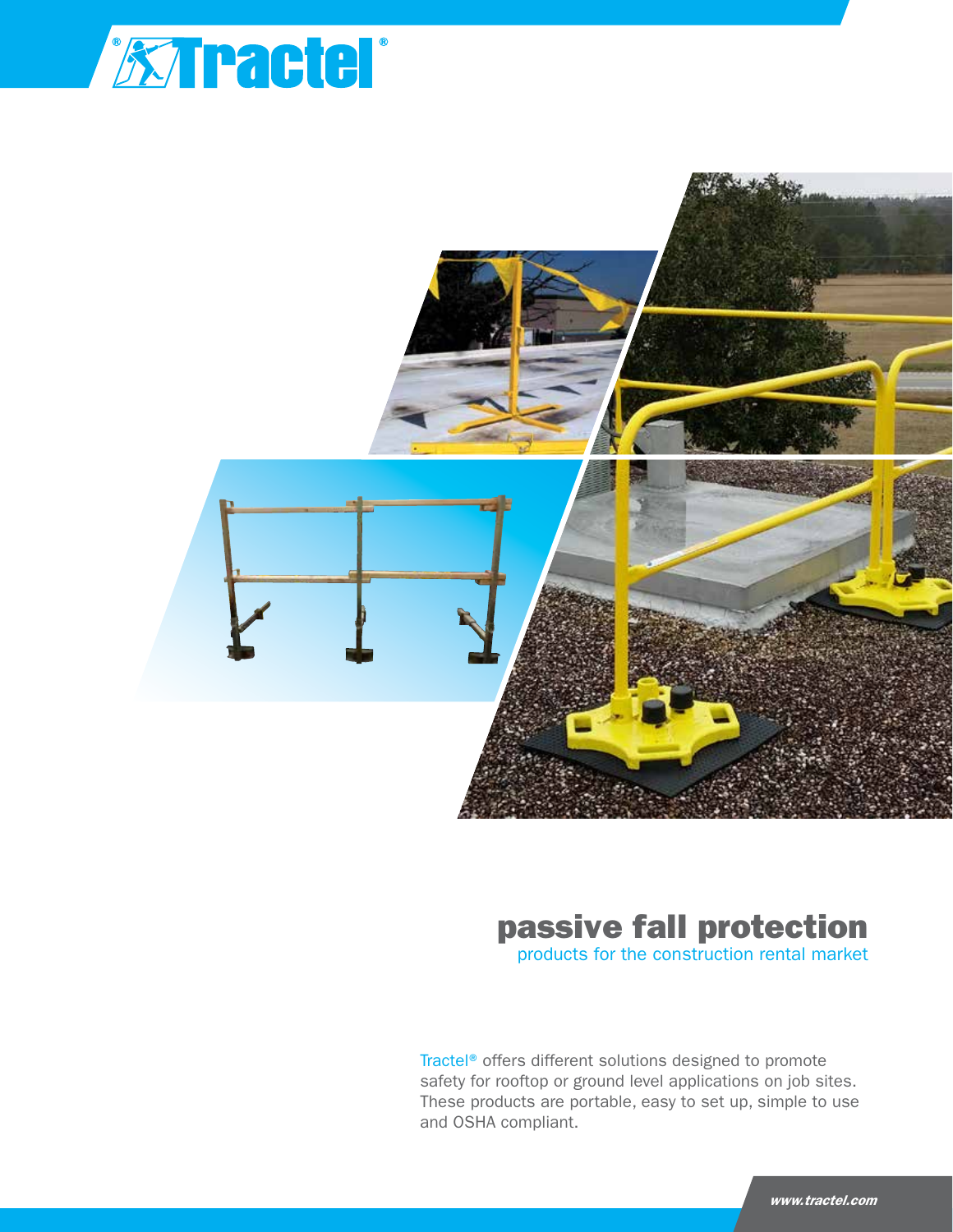# T-Rail 17 portable and non-penetrating guardrails

## EASY INSTALLATION NO DRILLING NO TOOLS NEEDED IDEAL FOR RENTAL APPLICATIONS

T-Rail 17 is a 42 in. (106 cm) high versatile line of guardrail systems that fits a variety of applications meeting OSHA guidelines for permanent/temporary guardrail without penetrating your roof. In addition, it can be used as a portable system during construction and be moved from one location to another as needed.

Rail sections and gates are available from 3 to 10 ft. (1 to 3 m) long to be secured to cast iron bases allowing any type of shape and any length required. Adjustable midrails are available to avoid obstacles in the path of the rail. Rails and gates are sold in kits.

#### **BENEFITS**

- Non penetrating placement
- Low cost installation; three workers can erect over 400 ft. (120 m) in an hour, no tools required
- No extending counterweights required, reducing trip hazards
- Provide a safe work environment—no work stop-ages or fines

#### FEATURES

- Four port base allows rail sections to be angled in any direction
- **Positive locking system secures rails to base**
- **Bases come standard with EPDM pads on bottom**
- Adjustable midrails available when obstacles need to go through rail.
- Working handles are cast into base for easy lifting and positioning
- **Stackable bases for easy storage and transport** for quick rental requirements
- Rail Transport Cart and mover available to facilitate storage and installation

#### APPLICATIONS

- **Manhole barricade**
- Rail car platforms
- Ramps
- **Construction sites**
- Dig sites

#### **STANDARDS**

- Complies with OSHA regulations 29 CFR 1910.28 and 1926.502
- Canadian Building Code
- Ontario Building Code

#### AVAILABLE SIZES

 Lengths 3, 3.5, 4, 5, 6, 7.5 and 10 ft. (1, 1.1, 1.2, 1.5, 1.8, 2.3 and 3 m)

- **Mezzanines**
- **Assembly and break areas**
- Crowd control
- **Hoist areas**

### SKYLIGHT PROTECTION



#### FALL PROTECTION FOR RE-ROOFING



### HEIGHT SAFETY AROUND MECHANICALS



T-RAIL 17 ACCESSORIES

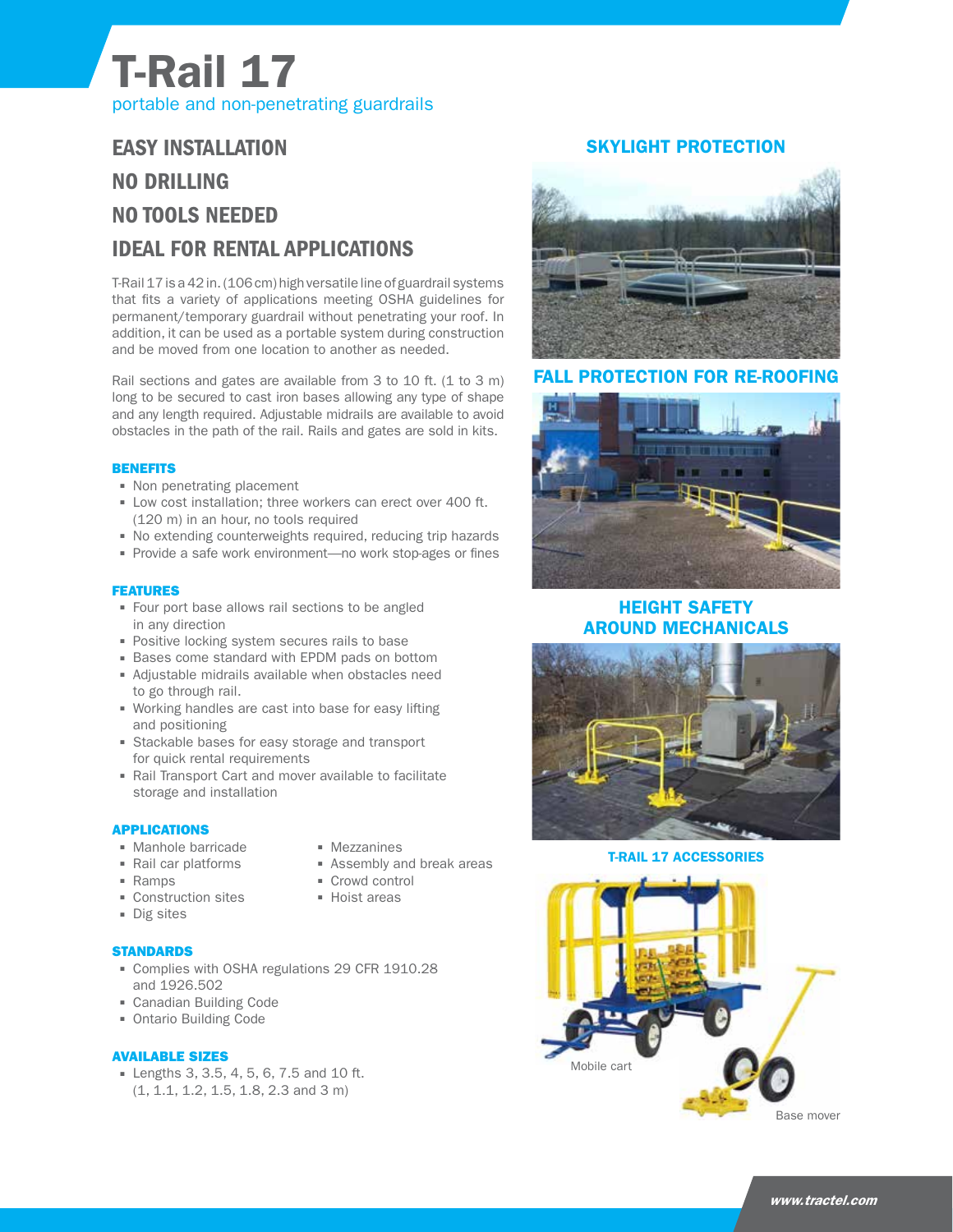## paraclamp parapet safety guardrail system

The ParaClamp is a parapet safety guardrail system engineered to eliminate damage to copings or flashings on parapets.

#### **BENEFITS**

- Portable, cost-effective solution for fall protection on parapet lined rooftops
- Fastest install time of any parapet clamp in the market
- Adjustable stanchion for various height parapets
- Rail adaptors are available
- Adapters available for deck rail sections

#### FEATURES

- Two sizes able to fit from 1 to 18 in. (25 to 457 mm) or 1 to 25 in. (25 to 635 mm) parapet widths.
- **Simple and fast compression locking system**
- $\blacksquare$  Install at 8 ft. (2.4 m) increments

#### APPLICATIONS

- Re-roof or new roof applications with parapet
- **Construction sites**

#### **STANDARDS**

Complies with OSHA regulations





*\*Wood planks not included.*